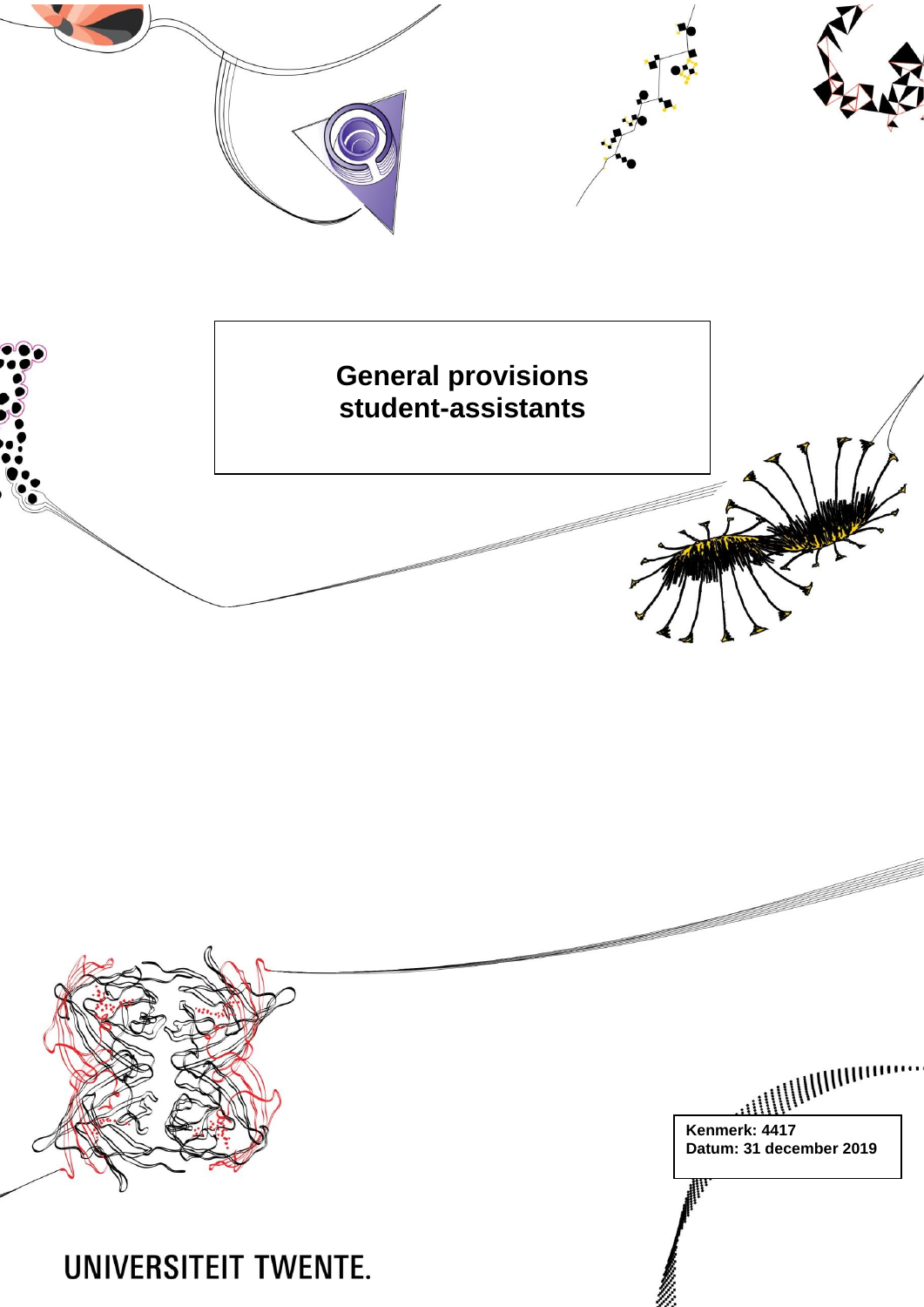# **Contents**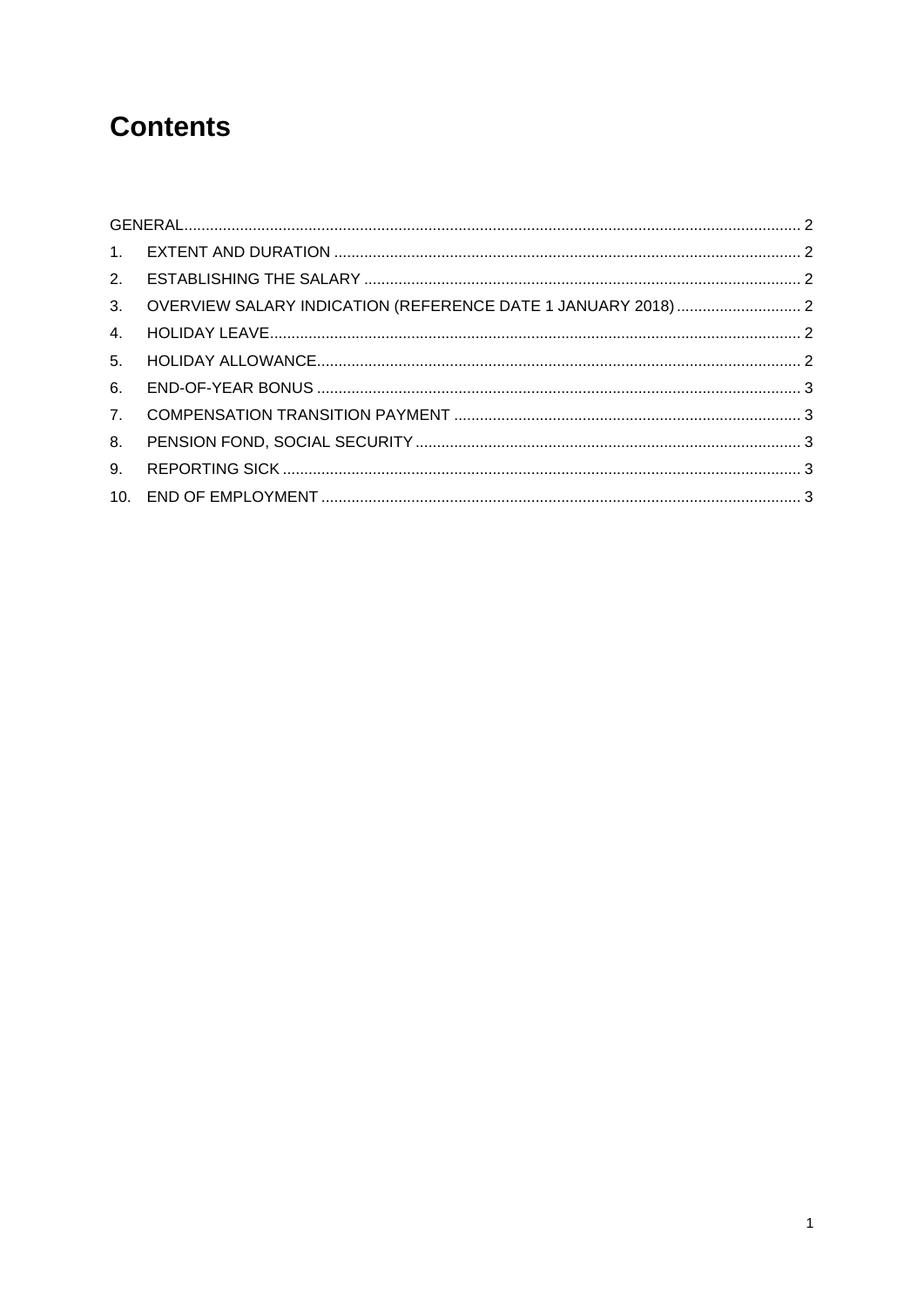## <span id="page-2-0"></span>**General**

If you want to be eligible for employment as a student-assistant, you must meet the following conditions. You are registered as a student or auditor at a Dutch university and are preparing for a *doctoraal* or *ingenieur* examination. In addition, you also make a contribution to academic higher education or research.

Pursuant to chapter 10, Article 10.2 paragraph 2 and Article 10.4 paragraph 2 of the Collective Labour Agreement Dutch Universities, the Executive Board has set further rules for both the **duration** and the **study level** (see point 1 and 2 of these provisions).

#### <span id="page-2-1"></span>**1. Extent and duration**

• maximum of 50 hours per month if you have only completed the P-phase

• maximum of 66 hours per month if you have completed the B2-phase

• maximum of 83 hours per month if you have completed the B3-phase

Deviation from this rule is only allowed if this is necessary because of the nature of the activities (for example block practical training, extensive editing work) or another reason. This is to be assessed by or on behalf of the Executive Board. The employment contract is entered into in the form of a nonrecurring temporary employment contract for the duration of the study.

## <span id="page-2-2"></span>**2. Establishing the salary**

The salary level depends on your study level. The Bureau of Educational Affairs (BOZ) of your faculty determines this level. As a rule, the phase of study in the study program determines your study level. If you do not follow the normal procedure in your study program, your study level will be determined based on the number of ECTS credits you have obtained. See the overview salary indication under "study level".

The salary level is set at the start of a small job. If the study level is increased during the term of a small job, promotion to a higher salary number is only possible when the remaining duration of the small job is at least 3 months and with the approval of the faculty/department. Furthermore, the salary level will not be adjusted retroactively, unless there is an obvious administrative error.

# <span id="page-2-3"></span>**3. Overview salary indication (reference date 1 February 2019)**

| BaMa<br><b>ECTS</b>     | hours per month | gross salary per<br>month | Hourly pay | CAO NU<br>salary grade SA |
|-------------------------|-----------------|---------------------------|------------|---------------------------|
| P completed or          |                 |                           |            |                           |
| 60 ECTS                 | 165             | € 2049                    | € 14.00    | salary number 2           |
| B-2 completed or        |                 |                           |            |                           |
| 110 ECTS in B-phase 165 |                 | € 2194                    | € 14.00    | salary number 3           |
| B-3 completed or        |                 |                           |            |                           |
| 160 ECTS in B-          | 165             | € 2390                    | € 15.16    | salary number 4           |
| and/or Master phase     |                 |                           |            |                           |

#### <span id="page-2-4"></span>**4. Holiday leave**

You are entitled to holiday leave as referred to in Article 4.7 paragraph 1 of the Collective Labour Agreement Dutch Universities in proportion to the number of hours worked. Normally, upon commencement of your employment and at the beginning of each new calendar year, the UT determines the entitlement to holiday leave. The entitlement to and taking up of leave are subsequently recorded in a digital leave card. Because it is not known in advance how many hours a student-assistant will work in a calendar year, another method has been opted for in UT-flex: you receive your holiday leave not in the form of paid time off, but in the form of a supplement to your gross hourly pay. The level of this supplement is 11.72%.

#### <span id="page-2-5"></span>**5. Holiday allowance**

The holiday allowance is calculated monthly and amounts to 8% of the actual monthly salary. Normally, the UT pays out the holiday allowance in the month of May. UT-flex pays out the allowance monthly, together with the salary payment.